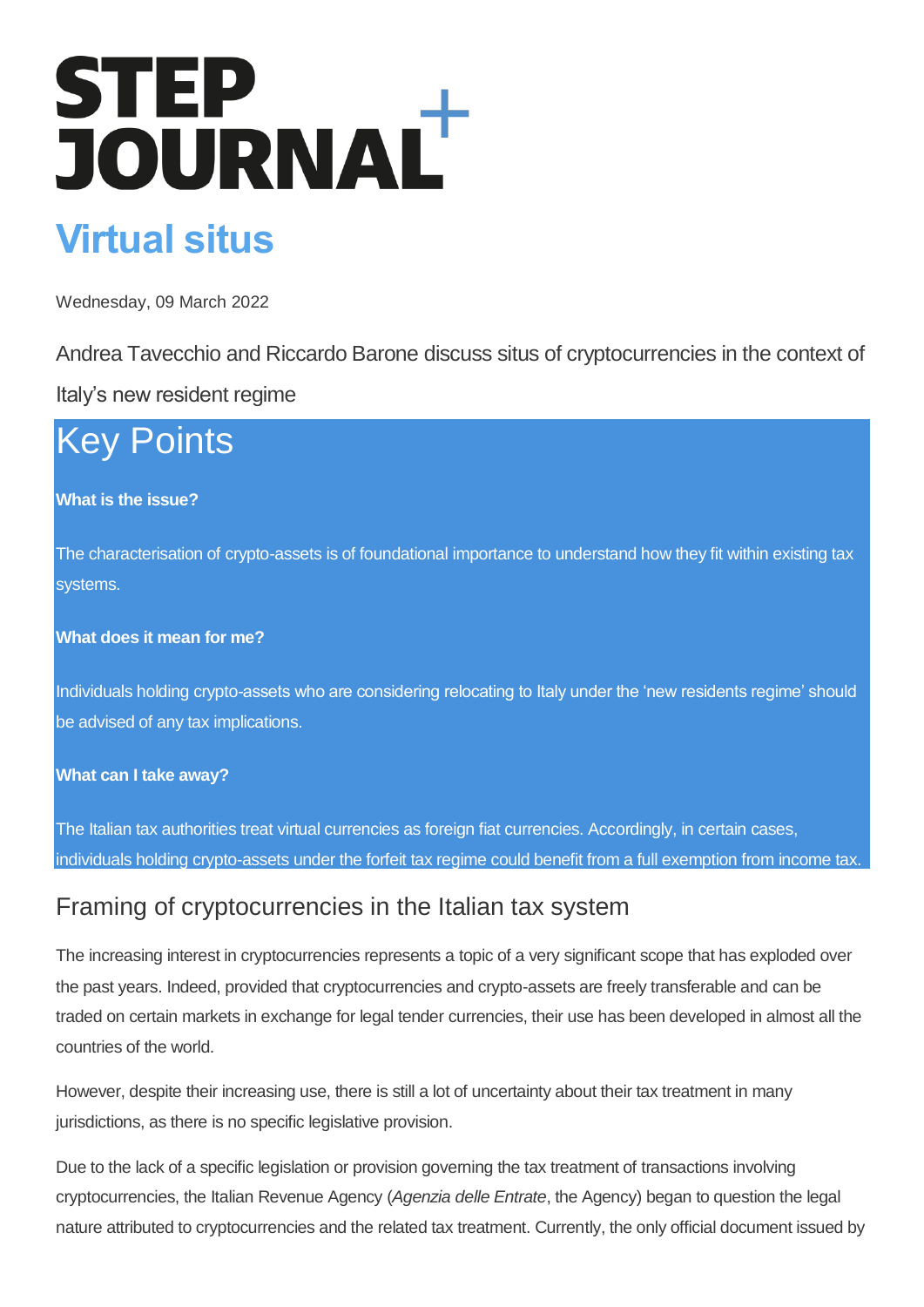the Agency is *Resolution n. 72/E of 2 September 2016*, where it has been clarified that, from a tax perspective, cryptocurrencies have to be defined as an alternative currency to traditional legal tender. Basing its argument on the findings of *Skatteverket* v *David Hedqvist*[,\[1\]](https://www.step.org/step-journal-plus/step-journal/virtual-situs#_ftn1) the first decision of the European Court of Justice on this subject, the Agency reached the conclusion that cryptocurrencies are to be treated in the same way as foreign currencies.

Accordingly, cryptocurrency transactions are not generally taxable unless they are deemed speculative. The Agency considers speculative activity has occurred if, during the fiscal year and for at least seven consecutive days, the threshold of ownership of cryptocurrencies exceeds the equivalent of EUR51,645. If the threshold is reached, under the Italian ordinary income tax regime, proceeds arising from exchanges of cryptocurrencies into fiat currencies and vice versa are subject to the standard rules for income arising from trades of foreign fiat currencies, which provides for a 26 per cent substitutive tax.

This position has been held in tax ruling *No. 956-39/2018*, (the Ruling) where the Agency confirmed that any conversion of a virtual currency into another virtual currency (or from virtual currencies into fiat currencies) is relevant for personal income tax purposes provided the above-mentioned threshold is reache[d.\[2\]](https://www.step.org/step-journal-plus/step-journal/virtual-situs#_ftn2) The Ruling also clarified the relevance of cryptocurrencies for the purposes of tax-monitoring obligations provided for by *Law Decree no. 167/90,* which includes an obligation for Italian-resident individuals to declare the assets held outside of Italy. In line with the general principles indicated in *Circular no. 38/E/2013,* this conclusion was based on the fact that foreign currencies are deemed foreign financial assets.

#### Cryptocurrencies and the new residents regime

The interpretation put forward by the Agency may represent an interesting opportunity for those individuals who intend to move their residency in Italy taking advantage of the so-called 'new residents regime' (the Regime). The Regime provides for lump-sum taxation of EUR100,000 per year on non-Italian-source income and gains and other advantages, such as exemption from:

- tax-monitoring obligations in relation to foreign assets;
- Italian inheritance and gift tax on rights and assets held abroad; and
- payment of wealth taxes on real estate properties and financial assets held abroad.

The Regime is reserved for individuals transferring their tax residence to Italy and have had non-resident status for tax purposes for nine out of the ten preceding taxable years.

Although only a very brief overview has been provided, it is clear that the main question is: where are cryptocurrencies located for tax purposes?

Indeed, for an 'ordinary' Italian resident, the answer to this question is unlikely to matter since they pay taxes on their worldwide income and gains; however, for Italian 'new residents', the answer has important repercussions for their tax liability. Under the Regime, individuals pay EUR100,000 on foreign-source income and gains and ordinary Italian tax on Italian-source income or gains.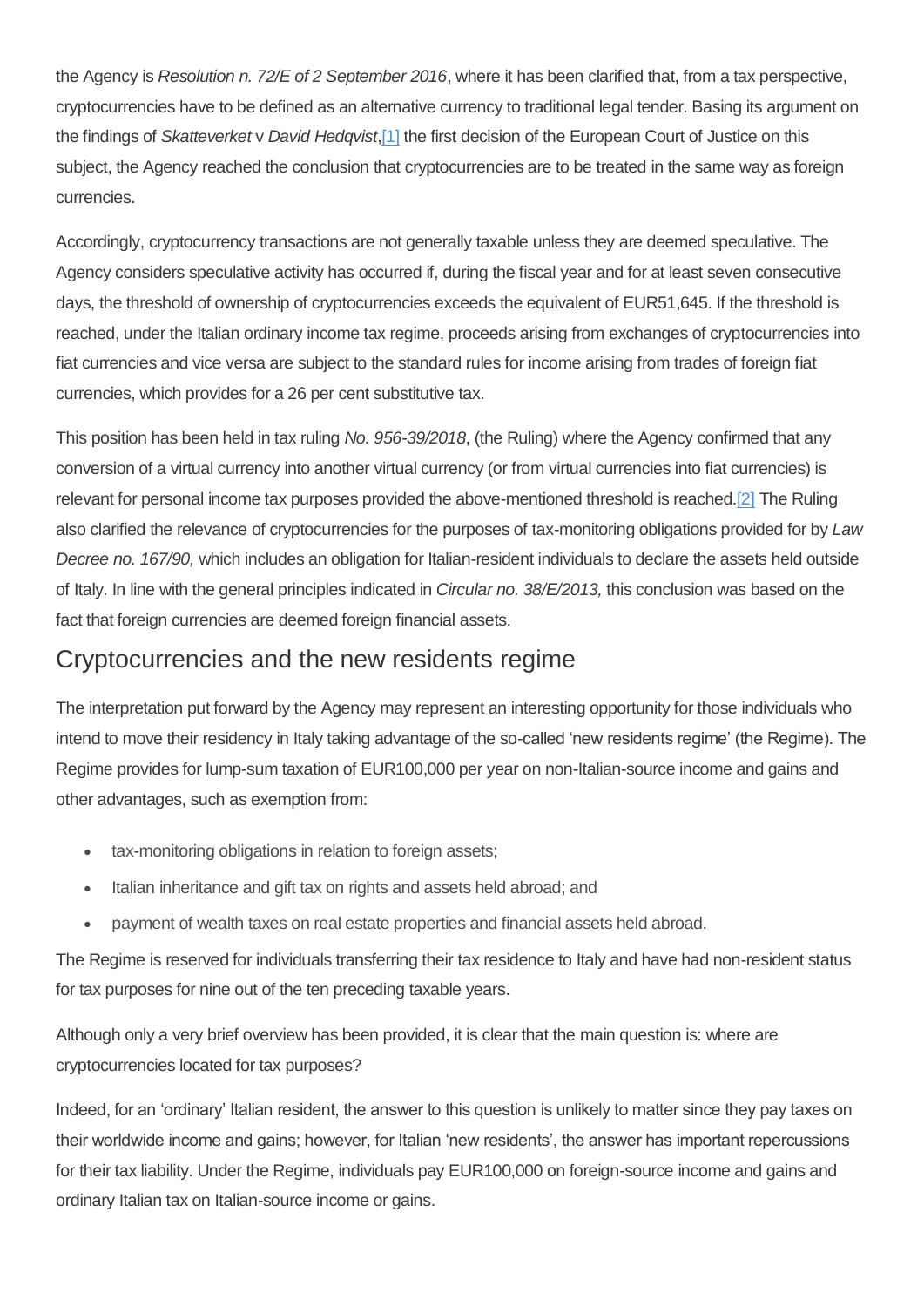According to the Italian *Income Tax Code*, the foreign nature of a specific income must be ascertained throughout a 'mirror reading' of the criteria provided for in art.23 to identify whether an income is deemed sourced in Italy for non-residents. Pursuant to art.23, miscellaneous income deriving from activities carried out in Italy and from assets located in Italy, as well as capital gains deriving from the disposal of shareholdings in resident companies, are deemed Italian-source income.

#### Issues determining residency

Accordingly, with regard to virtual currencies and assets, the issue is to identify their location. The answer to this question has to take into account the different ways in which cryptocurrencies can be held and traded. In particular, the transactions can be performed via centralised cryptocurrency exchanges (CEX) or decentralised cryptocurrency exchanges (DEX).

CEXs are online platforms that facilitate transactions by connecting buyers and sellers. Users deposit funds in fiat or cryptocurrency on the exchange and trade in its internal systems. CEXs operate as trusted intermediaries and act as custodians by storing and protecting the investor's funds. In addition, CEXs help users manage their account by performing accurate security checks.

In contrast, decentralised virtual currencies are created and maintained in an open community without an administrator. Therefore, the exchanges do not take place through service providers, i.e., 'trusted intermediaries', but the transaction takes place directly between the wallets of two users. So, instead of depositing funds into the exchange wallet, the individual trades directly from their own wallet. When a trade is executed, the funds are transmitted directly to the blockchain using so-called 'smart contracts' (i.e., an application that runs on a blockchain) that enable the creation of 'trustless' protocols. This means that two parties can make commitments through the blockchain without having to know or trust each other.

## Hot and cold wallets

It is worth noting that crypto wallets do not truly store cryptocurrencies but provide the tools required to interact with a blockchain network. In other words, these wallets can generate the necessary information to send and receive cryptocurrency via blockchain transactions. There are three types of crypto wallet: software, hardware and paper wallets. Depending on their working mechanisms, they may also be referred to as 'hot' or 'cold' wallets.

A hot wallet is any wallet that is connected to the internet. For example, when an individual creates an account on a CEX and send funds to the CEX's wallets, they are depositing funds into the CEX's hot wallet. In contrast, cold wallets have no connection to the internet but use a physical medium to store the keys offline, making them resistant to online hacking attempts. An example of cold wallet is the so-called 'hardware wallet', i.e., electronic devices that use a random number generator to generate public and private keys.

## **Conclusion**

In light of the above, it can be concluded that in the case of CEXs, if the intermediary (i.e., the exchanger) is located outside of Italy, income from cryptocurrencies is deemed a foreign-source income and is therefore